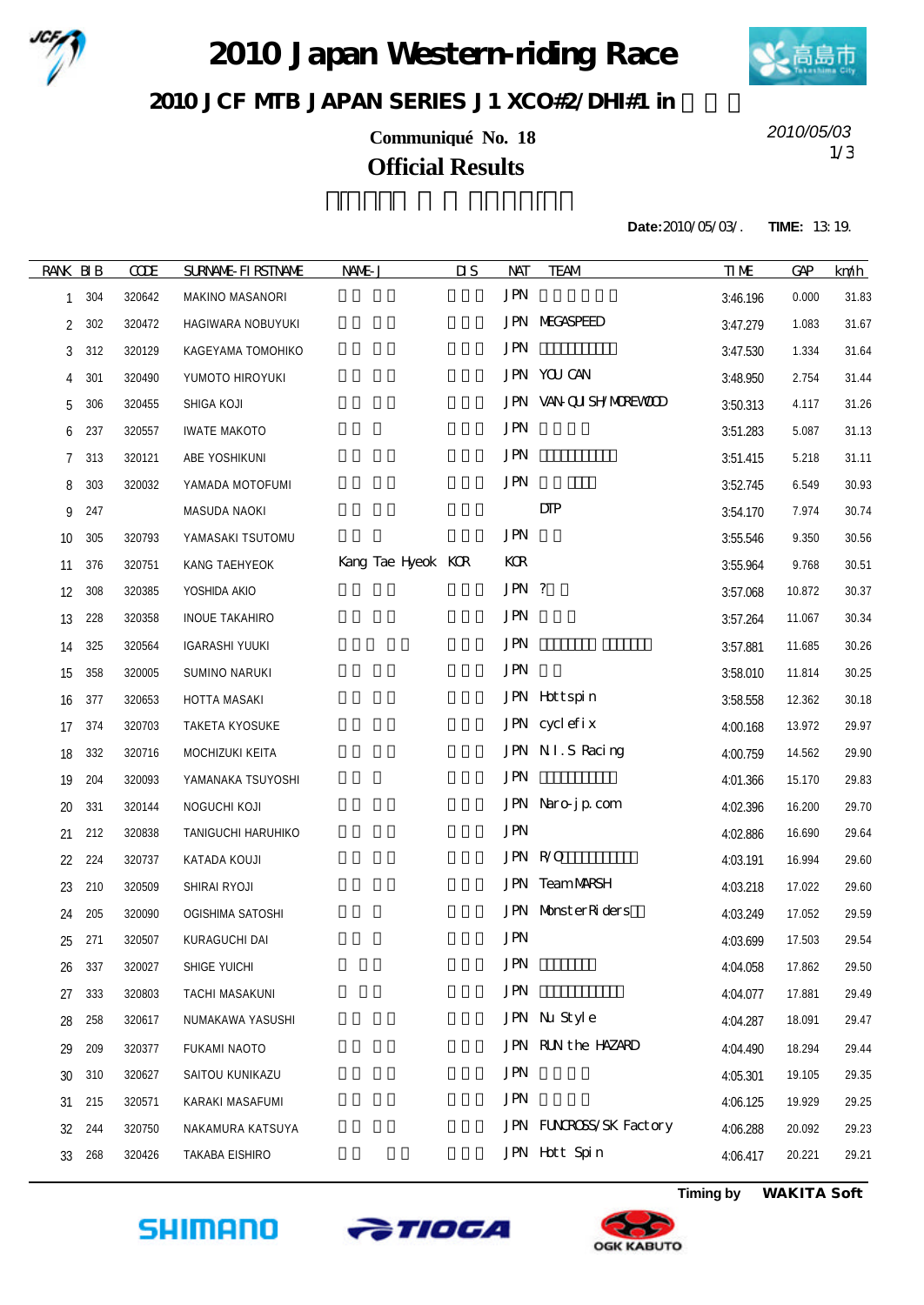

2010 Japan Western riding Race



## 2010 JCF MIB JAPAN SERIES J1 XCO#2/DH#1 in

**Communiqué No. 18** 2/3 **Official Results**

*2010/05/03*

**Date:**2010/05/03/. **TIME:** 13:19.

| <b>RANK BIB</b> |     | <b>CODE</b> | <b>SURNAME FIRSTNAME</b> | NAME J | $\overline{\mathbf{u}}$<br><b>NAT</b> | <b>TEAM</b>             | <b>TIME</b> | <b>GAP</b> | km/h  |
|-----------------|-----|-------------|--------------------------|--------|---------------------------------------|-------------------------|-------------|------------|-------|
| 34              | 274 | 320067      | FUJIMURA HIROOMI         |        | <b>JPN</b>                            |                         | 4:06.703    | 20.507     | 29.18 |
| 35              | 265 | 320357      | ARAGANE TOMOFUMI         |        | <b>JPN</b>                            |                         | 4:06.858    | 20.662     | 29.16 |
| 36              | 238 | 220603      | WAIDA KAZUMA             |        |                                       | JPN bbs.ntb/roll-out    | 4:07.240    | 21.043     | 29.12 |
| 37              | 231 | 320651      | MASUZAWA TAKUYA          |        |                                       | JPN B8S_Energy/         | 4:07.529    | 21.332     | 29.08 |
| 38              | 232 | 320771      | NAKATA SYOJI             |        | <b>JPN</b>                            |                         | 4:07.722    | 21.525     | 29.06 |
| 39              | 285 | 320652      | <b>GOKAN UTATSU</b>      |        |                                       | JPN Ride to Fun B F.    | 4:08.164    | 21.968     | 29.01 |
| 40              | 201 | 320572      | FUKUDA YUJIROU           |        |                                       | JPN nu style            | 4:09.363    | 23.167     | 28.87 |
| 41              | 277 | 320711      | <b>ISEKI TAKESHI</b>     |        |                                       | JPN iseki               | 4:09.433    | 23.236     | 28.86 |
| 42              | 242 | 320007      | <b>IWASAKI ATSUSHI</b>   |        | <b>JPN</b>                            |                         | 4:09.643    | 23.447     | 28.84 |
| 43              | 219 | 320498      | SHIMOKAWA SHUNSUKE       |        |                                       | <b>JPN</b> Svankys      | 4:09.740    | 23.544     | 28.82 |
| 44              | 218 | 320366      | <b>IWABUCHI FUMIHIKO</b> |        |                                       | JPN LOVE STARBUCKS/SEKI | 4:10.156    | 23.960     | 28.78 |
| 45              | 287 | 320767      | <b>NII SYUNJI</b>        |        |                                       | JPN DHBum               | 4:11.462    | 25.266     | 28.63 |
| 46              | 241 | 320159      | TANAKA HIROSHI           |        | <b>JPN</b>                            |                         | 4:11.467    | 25.271     | 28.63 |
| 47              | 222 | 320782      | KUBOTA MASAHIRO          |        | <b>JPN</b>                            |                         | 4:11.623    | 25.426     | 28.61 |
| 48              | 254 | 320223      | TAKESHIMA YOSHIMITI      |        |                                       | JPN TeamGROVE           | 4:11.932    | 25.736     | 28.57 |
| 49              | 330 | 320739      | KADOWAKI TAKUTO          |        |                                       | JPN MonsterRiders       | 4:12.027    | 25.831     | 28.56 |
| 50              | 272 | 320619      | YAMAGUCHI FUMIAKI        |        | <b>JPN</b>                            |                         | 4:12.078    | 25.882     | 28.56 |
| 51              | 362 | 320770      | MAKITA KAZUTO            |        | <b>JPN</b>                            |                         | 4:12.400    | 26.204     | 28.52 |
| 52              | 278 | 320735      | KIYASU YOSHITAKA         |        |                                       | JPN RTK                 | 4:12.536    | 26.340     | 28.51 |
| 53              | 217 | 320784      | TUZUKI YOUICHI           |        |                                       | JPN Gifustyle/swich     | 4:13.019    | 26.823     | 28.45 |
| 54              | 223 | 320684      | MATSUYAMA HIROTA         |        |                                       | JPN WW                  | 4:14.436    | 28.240     | 28.29 |
| 55              | 366 | 320658      | YANAGISAWA MAKOTO        |        |                                       | JPN unlimited           | 4:14.842    | 28.646     | 28.25 |
| 56              | 264 | 320483      | MATSUMOTO MIKIO          |        |                                       | JPN YOHO                | 4:15.522    | 29.325     | 28.17 |
| 57              | 336 | 320641      | <b>IKEDA DAISUKE</b>     |        | <b>JPN</b>                            | - Svankys               | 4:15.902    | 29.706     | 28.13 |
| 58              | 292 | 320127      | MURAMOTO SYUHEI          |        | <b>JPN</b>                            |                         | 4:17.155    | 30.959     | 27.99 |
| 59              | 216 | 320800      | WAKABAYASHI MASAYUKI     |        | <b>JPN</b>                            |                         | 4:17.231    | 31.035     | 27.99 |
| 60              | 335 | 320713      | OKADA TOSHIHIKO          |        | <b>JPN</b>                            |                         | 4:18.138    | 31.942     | 27.89 |
| 61              | 252 | 320043      | ASAKURA YUKIO            |        |                                       | JPN R/O                 | 4:18.272    | 32.076     | 27.87 |
| 62              | 281 |             | NISHIYAMA NORIHIDE       |        |                                       |                         | 4:18.551    | 32.355     | 27.84 |
| 63              | 213 | 320632      | HASEGAWA HIROKAZU        |        |                                       | JPN M2 MAD ANGEL        | 4:18.969    | 32.773     | 27.80 |
| 64              | 240 | 320217      | HABA KAZUKI              |        | <b>JPN</b>                            |                         | 4:19.271    | 33.075     | 27.77 |
| 65              | 295 | 320766      | MIURA TAKUYA             |        |                                       | JPN TeamGROVE           | 4:21.154    | 34.958     | 27.56 |
| 66              | 239 | 320188      | ISHIDATE MORITOSHI       |        |                                       | JPN CSR                 | 4:23.086    | 36.890     | 27.36 |